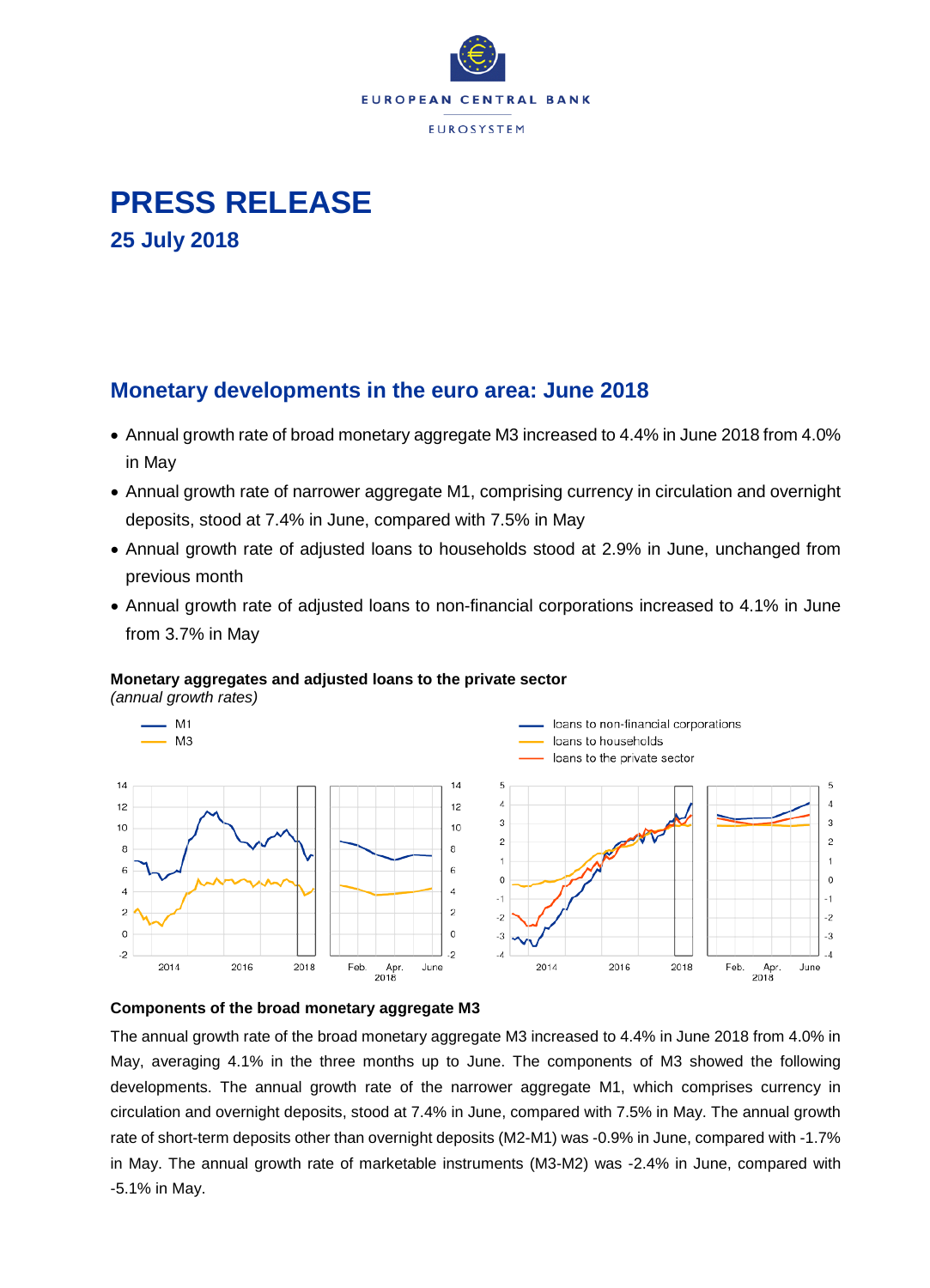Looking at the components' contributions to the annual growth rate of M3, the narrower aggregate M1 contributed 4.8 percentage points (as in the previous month), short-term deposits other than overnight deposits (M2-M1) contributed -0.3 percentage point (up from -0.5 percentage point) and marketable instruments (M3-M2) contributed -0.1 percentage point (up from -0.3 percentage point).

From the holding sector perspective, the annual growth rate of M3 deposits placed by households increased to 4.4% in June from 4.2% in May, while the annual growth rate of M3 deposits placed by non-financial corporations decreased to 4.9% in June from 5.8% in May. Finally, the annual growth rate of M3 deposits placed by non-monetary financial corporations (excluding insurance corporations and pension funds) increased to 6.4% in June from 3.5% in May.

### **Counterparts of the broad monetary aggregate M3**

As a reflection of changes in the items on the monetary financial institution (MFI) consolidated balance sheet other than M3 (counterparts of M3), the annual growth rate of M3 in June 2018 can be broken down as follows: credit to the private sector contributed 3.1 percentage points (down from 3.5 percentage points in May), credit to general government contributed 1.5 percentage points (up from 1.3 percentage points), longer-term financial liabilities contributed 0.8 percentage point (as in the previous month), the remaining counterparts of M3 contributed -0.5 percentage point (up from -1.0 percentage point), and net external assets contributed -0.6 percentage point (as in the previous month).



## **Contribution of the M3 counterparts to the annual growth rate of M3**

*(percentage points)*

### **Credit to euro area residents**

As regards the dynamics of credit, the annual growth rate of total credit to euro area residents stood at 3.1% in June 2018, compared with 3.2% in the previous month. The annual growth rate of credit to general government increased to 3.9% in June from 3.4% in May, while the annual growth rate of credit to the private sector decreased to 2.8% in June from 3.1% in May.

**European Central Bank** Directorate General Communications The annual growth rate of adjusted loans to the private sector (i.e. adjusted for loan sales, securitisation and notional cash pooling) increased to 3.5% in June from 3.3% in May. Among the borrowing sectors, the annual growth rate of adjusted loans to households stood at 2.9% in June, unchanged from the previous

Global Media Relations Division, Sonnemannstrasse 20, 60314 Frankfurt am Main, Germany Tel.: +49 69 1344 7455, e-mail: [media@ecb.europa.eu,](mailto:media@ecb.europa.eu) website[: www.ecb.europa.eu](http://www.ecb.europa.eu/)

**Reproduction is permitted provided that the source is acknowledged.**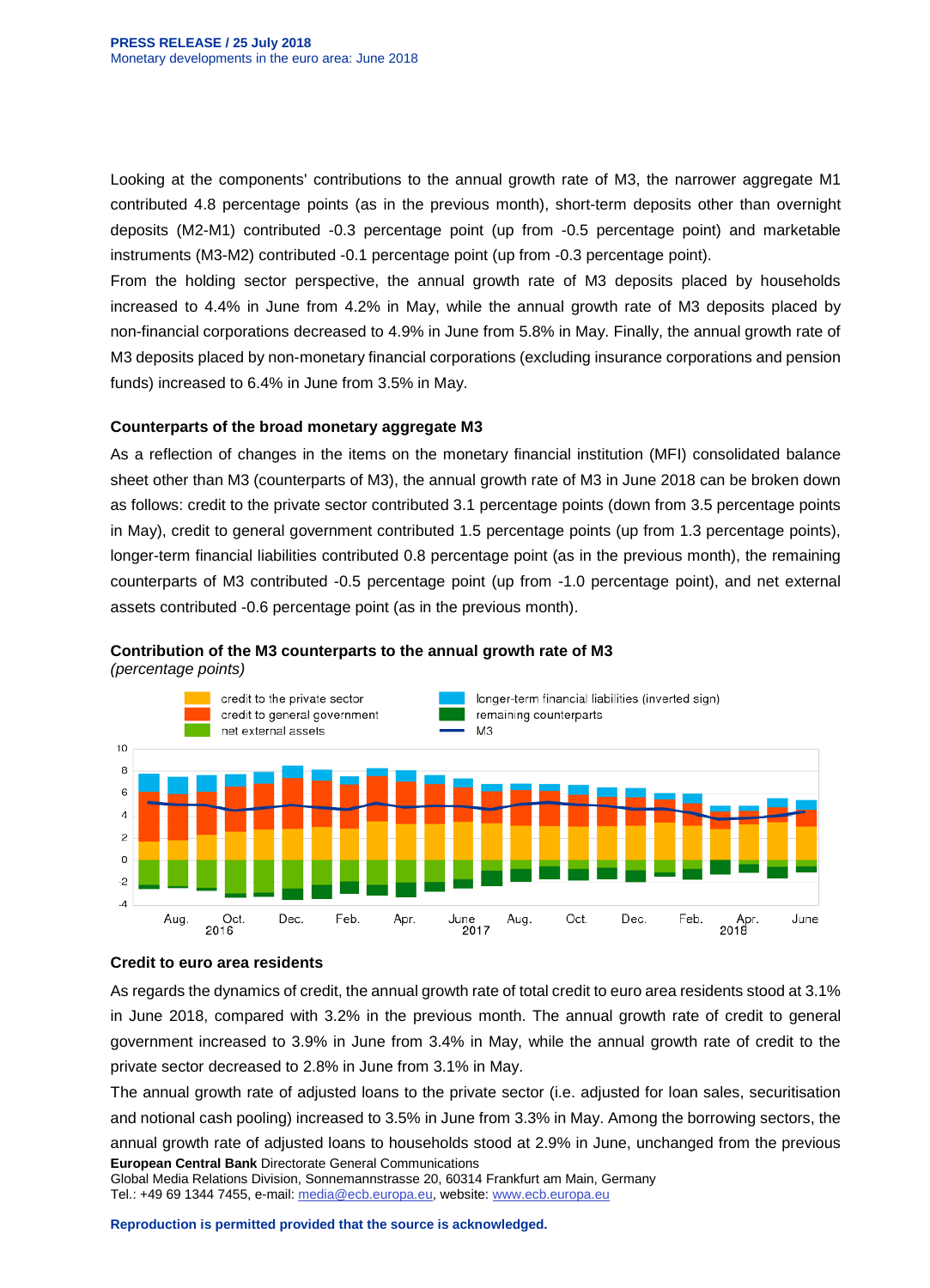month, and the annual growth rate of adjusted loans to non-financial corporations increased to 4.1% in June from 3.7% in May.

#### **Notes:**

- Data in this press release are adjusted for seasonal and end-of-month calendar effects, unless stated otherwise.
- "Private sector" refers to euro area non-MFIs excluding general government.
- Further tables, statistical data and methodological notes, as well as the release calendar, are available on the ECB's website at<http://www.ecb.europa.eu/stats/money/aggregates/aggr/html/index.en.html>
- A set of tables showing euro area monetary developments and MFI balance sheets for the euro area and euro area countries, together with a user-friendly facility for downloading data, is available from the ECB's Statistical Data Warehouse at<http://sdw.ecb.europa.eu/reports.do?node=1000003503>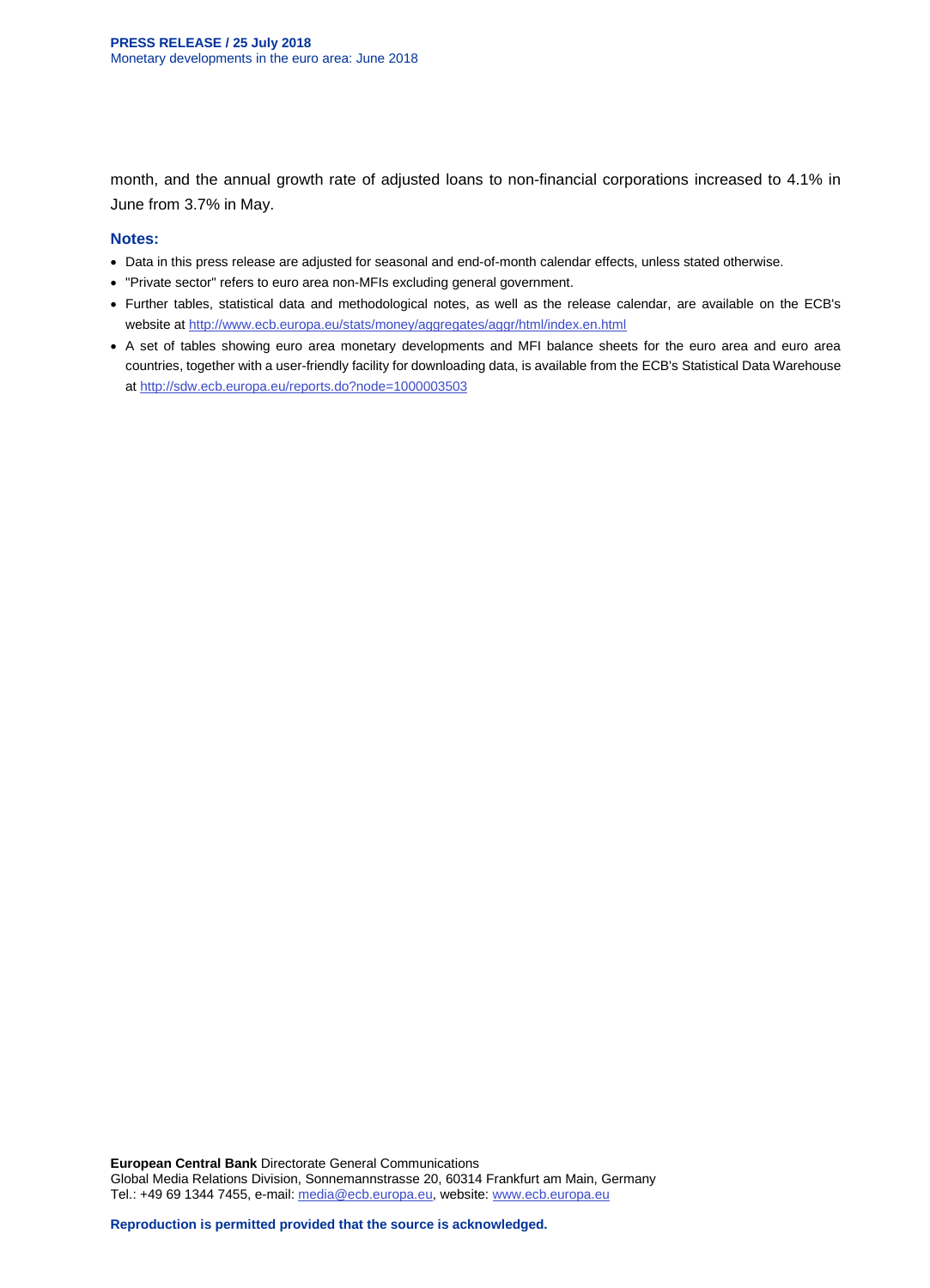# 1 Monetary developments in the euro area: June 2018

(EUR billions and annual percentage changes; data adjusted for seasonal effects a))

|                                                                                                                                           | End-of-<br>month | <b>Monthly flow</b> |                         |             | Annual growth rate |             |             |  |
|-------------------------------------------------------------------------------------------------------------------------------------------|------------------|---------------------|-------------------------|-------------|--------------------|-------------|-------------|--|
|                                                                                                                                           | level            |                     |                         |             |                    |             |             |  |
|                                                                                                                                           | Jun<br>2018      | Apr<br>2018         | May<br>2018             | Jun<br>2018 | Apr<br>2018        | May<br>2018 | Jun<br>2018 |  |
| <b>COMPONENTS OF M3</b>                                                                                                                   |                  |                     |                         |             |                    |             |             |  |
| 1. M <sub>3</sub>                                                                                                                         | 12134            | 21                  | 69                      | 86          | 3.8                | 4.0         | 4.4         |  |
| 1.1. M2                                                                                                                                   | 11486            | 12                  | 93                      | 79          | 4.1                | 4.6         | 4.8         |  |
| $1.1.1.$ M1                                                                                                                               | 8033             | 21                  | 90                      | 54          | 7.0                | 7.5         | 7.4         |  |
| Currency in circulation                                                                                                                   | 1133             | 9                   | 6                       | 5           | 2.8                | 3.2         | 3.5         |  |
| Overnight deposits                                                                                                                        | 6900             | 12                  | 84                      | 49          | 7.7                | 8.3         | 8.1         |  |
| 1.1.2. Other short-term deposits (M2 - M1)                                                                                                | 3453             | $-8$                | 3                       | 25          | $-1.9$             | $-1.7$      | $-0.9$      |  |
| Deposits with an agreed maturity of up to two years                                                                                       | 1184             | $-13$               | $\overline{\mathbf{2}}$ | 20          | $-8.4$             | $-7.6$      | $-5.4$      |  |
| Deposits redeemable at notice of up to three months                                                                                       | 2270             | 5                   | 1                       | 4           | 1.8                | 1.7         | 1.7         |  |
| 1.2. Marketable instruments (M3 - M2)                                                                                                     | 648              | 9                   | $-25$                   | 7           | $-1.2$             | $-5.1$      | $-2.4$      |  |
| Repurchase agreements                                                                                                                     | 74               | 3                   | $-7$                    | 3           | 5.3                | $-3.5$      | 5.3         |  |
| Money market fund shares                                                                                                                  | 505              | 5                   | $-6$                    | 1           | $-1.7$             | $-2.9$      | $-1.6$      |  |
| Debt securities issued with a maturity of up to two years                                                                                 | 69               | 1                   | $-12$                   | 3           | $-4.3$             | $-20.9$     | $-13.7$     |  |
| <b>COUNTERPARTS OF M3</b>                                                                                                                 |                  |                     |                         |             |                    |             |             |  |
| <b>MFI liabilities:</b>                                                                                                                   |                  |                     |                         |             |                    |             |             |  |
| 2. Holdings against central government b)                                                                                                 | 318              | 10                  | $-20$                   | $-11$       | 7.3                | 5.9         | 5.7         |  |
| 3. Longer-term financial liabilities vis-a-vis<br>other euro area residents                                                               | 6698             | 6                   | $-38$                   | -14         | -0.7               | $-1.3$      | $-1.4$      |  |
| 3.1. Deposits with an agreed maturity of over two years                                                                                   | 1948             | 3                   | $-7$                    | $-3$        | $-3.6$             | $-3.6$      | $-3.3$      |  |
| 3.2. Deposits redeemable at notice of over three months                                                                                   | 58               | $\mathbf 0$         | $\mathbf 0$             | $\mathbf 0$ | $-12.8$            | $-10.3$     | $-10.8$     |  |
| 3.3. Debt securities issued with a maturity of over two years                                                                             | 2020             | $-10$               | -6                      | $-10$       | $-1.7$             | $-2.4$      | $-2.7$      |  |
| 3.4. Capital and reserves                                                                                                                 | 2671             | 13                  | $-24$                   | $\mathbf 0$ | 2.7                | 1.5         | 1.3         |  |
| <b>MFI</b> assets:                                                                                                                        |                  |                     |                         |             |                    |             |             |  |
| 4. Credit to euro area residents                                                                                                          | 17875            | 40                  | 81                      | $-1$        | 3.0                | 3.2         | 3.1         |  |
| 4.1. Credit to general government                                                                                                         | 4599             | -5                  | 26                      | 14          | 3.2                | 3.4         | 3.9         |  |
| Loans                                                                                                                                     | 1018             | $\mathbf 0$         | $\overline{2}$          | -6          | $-4.1$             | $-3.6$      | $-3.9$      |  |
| Debt securities                                                                                                                           | 3567             | -5                  | 24                      | 19          | 5.5                | 5.6         | 6.3         |  |
| Equity $c$ )                                                                                                                              | 14               | $\mathbf 0$         | $\mathbf 0$             | $\mathbf 0$ | $-0.5$             | 1.1         | 2.4         |  |
| 4.2. Credit to the private sector d)<br>Loans <sup>e)</sup>                                                                               | 13276            | 45                  | 55                      | $-15$       | 2.9                | 3.1         | 2.8         |  |
| Adjusted loans f)                                                                                                                         | 10993<br>11330   | 13<br>16            | 47<br>51                | $-7$<br>37  | 2.7<br>3.0         | 3.0<br>3.3  | 2.9<br>3.5  |  |
| Debt securities                                                                                                                           | 1496             | 18                  | 6                       | 6           | 5.2                | 4.6         | 4.7         |  |
| Equity and non-money market fund investment fund shares                                                                                   | 787              | 15                  | 2                       | $-13$       | 1.9                | 2.0         | $-1.2$      |  |
| 5. Net external assets                                                                                                                    | 854              | -37                 | $-52$                   | 13          |                    |             | ۰           |  |
| 6. Other counterparts of M3 (residual)                                                                                                    | 421              | 35                  | -19                     | 49          |                    |             |             |  |
| of which:                                                                                                                                 |                  |                     |                         |             |                    |             |             |  |
| 6.1. Repos with central counterparties (liabilities) <sup>c)</sup><br>6.2. Reverse repos to central counterparties (assets) <sup>c)</sup> | 174              | $-11$               | 30                      | $-3$        | $-28.5$            | $-6.8$      | $-3.6$      |  |
|                                                                                                                                           | 185              | $-12$               | 34                      | $-3$        | $-27.3$            | $-11.5$     | $-17.3$     |  |

a) Figures may not add up due to rounding. The information in this table is based on consolidated balance sheet statistics reported by monetary financial institutions (MFIs).<br>These include the Eurosystem, credit institutio

c) The series is not adjusted for seasonal effects. d) Private sector refers to euro area non-MFIs excluding general government.

e) For further breakdowns see Table 4.<br>f) Adjusted for loan sales and securitisation (resulting in derecognition from the MFI statistical balance sheet) as well as for positions arising from notional cash pooling services provided by MFIs.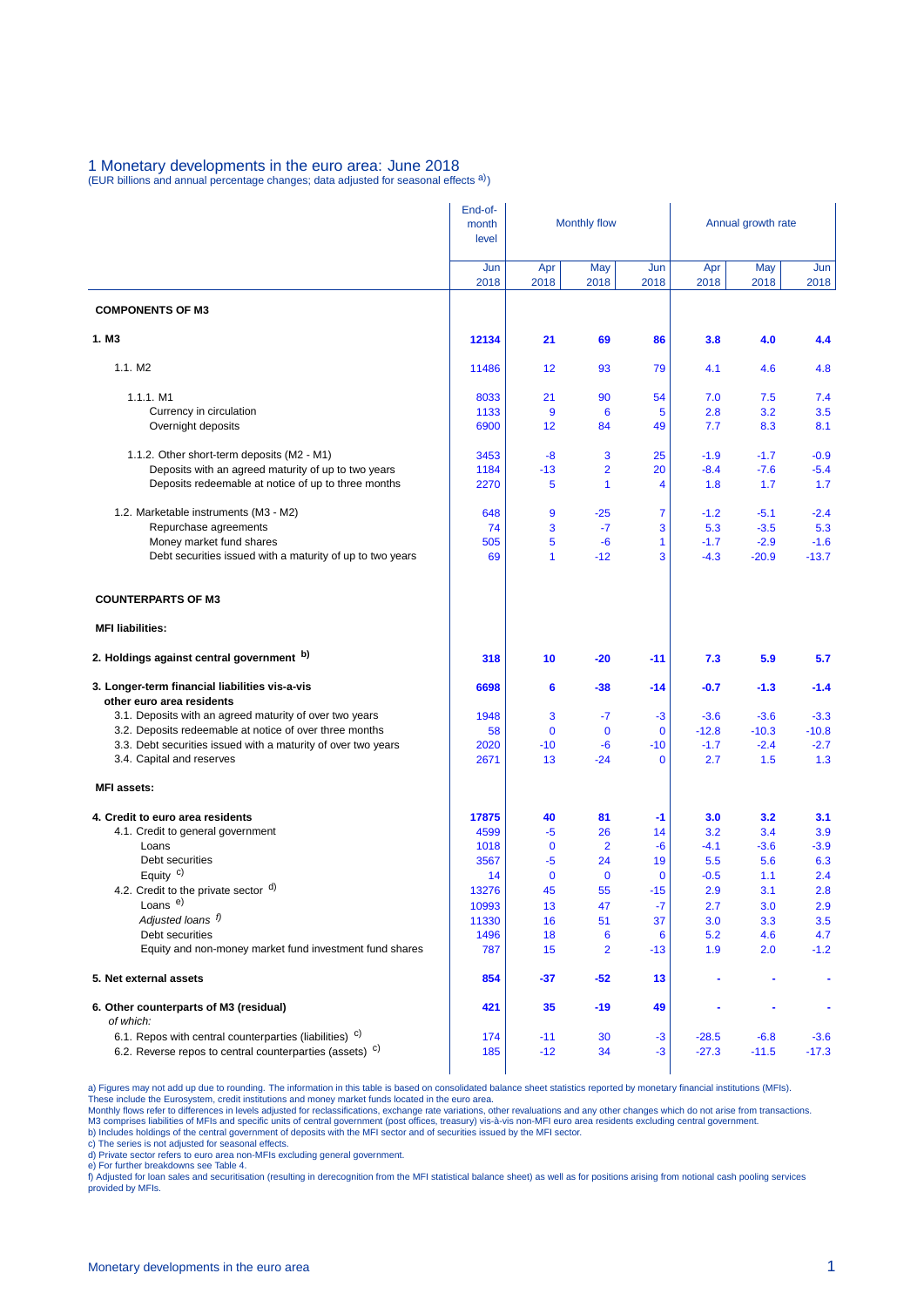# 2 Contributions to the M3 annual growth rate: June 2018<br>(contributions in terms of the M3 annual percentage change; data adjusted for seasonal effects <sup>a)</sup>)

|                                                         | Apr 2018   | May 2018   | Jun 2018   |
|---------------------------------------------------------|------------|------------|------------|
| <b>COMPONENTS OF M3</b>                                 |            |            |            |
| 1. M1                                                   | 4.5        | 4.8        | 4.8        |
| 1.1. Currency in circulation<br>1.2. Overnight deposits | 0.3<br>4.2 | 0.3<br>4.5 | 0.3<br>4.4 |
| 2. M2 - M1 (other short-term deposits)                  | $-0.6$     | $-0.5$     | $-0.3$     |
| 3. M3 - M2 (marketable instruments)                     | $-0.1$     | $-0.3$     | $-0.1$     |
| <b>COUNTERPARTS OF M3</b>                               |            |            |            |
| 4. Credit to the private sector                         | 3.3        | 3.5        | 3.1        |
| 5. Credit to general government                         | $1.2$      | 1.3        | 1.5        |
| 6. Net external assets                                  | $-0.3$     | $-0.6$     | $-0.6$     |
| 7. Longer-term financial liabilities (inverted sign) b) | 0.4        | 0.8        | 0.8        |
| 8. Remaining counterparts                               | $-0.7$     | $-1.0$     | $-0.5$     |
| M3 (sum of items 1 to 3, or items 4 to 8)               | 3.8        | 4.0        | 4.4        |

a) Figures may not add up due to rounding. b) Longer-term financial liabilities vis-a-vis euro area residents excluding central government.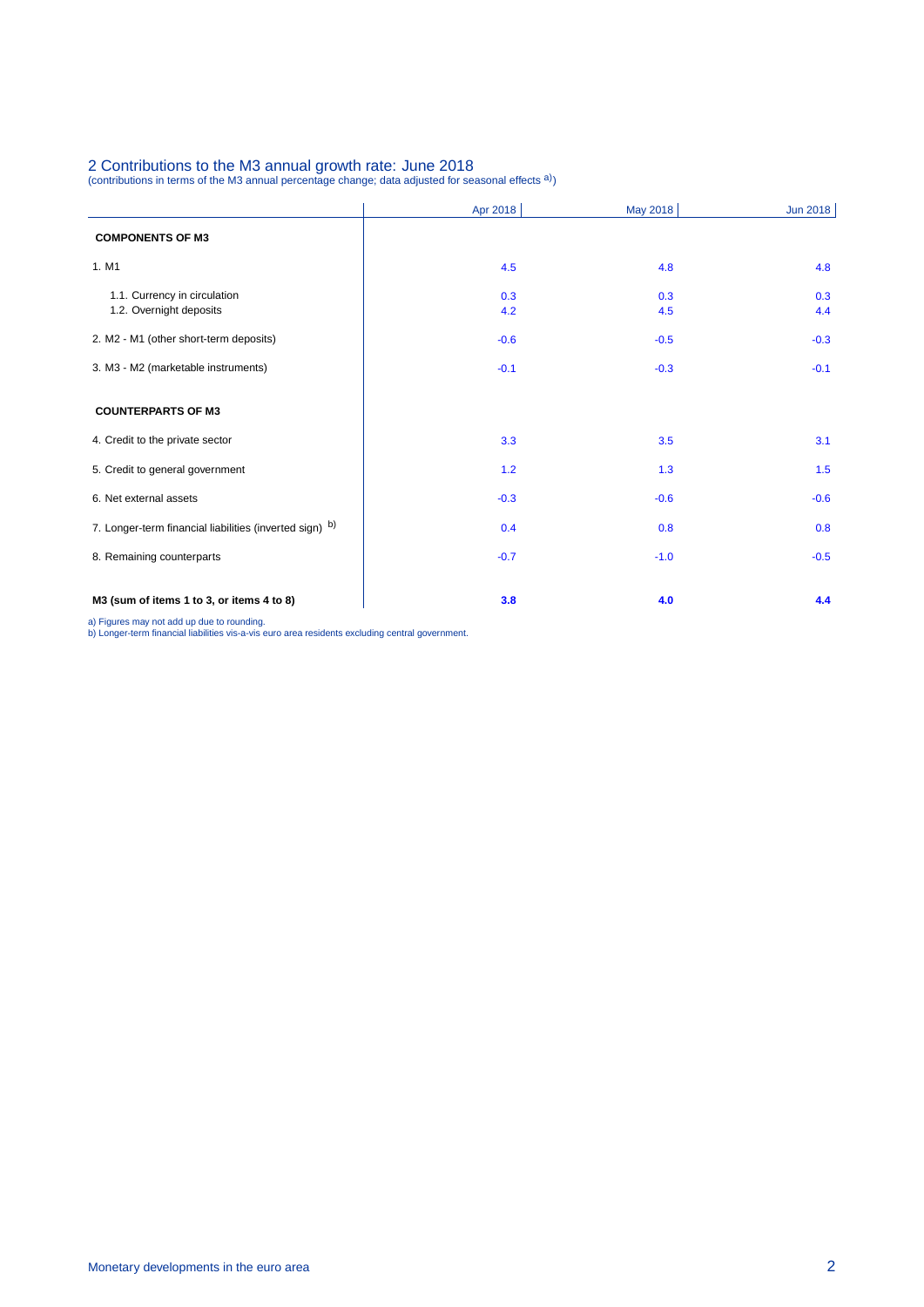# 3 Breakdown of deposits in M3 by holding sector and type: June 2018<br>(EUR billions and annual percentage changes; data adjusted for seasonal effects <sup>a)</sup>)

|                                                                                                                               | End-of-<br>month | Monthly flow            |                 |             | Annual growth rate |             |             |  |
|-------------------------------------------------------------------------------------------------------------------------------|------------------|-------------------------|-----------------|-------------|--------------------|-------------|-------------|--|
|                                                                                                                               | level            |                         |                 |             |                    |             |             |  |
|                                                                                                                               | Jun<br>2018      | Apr<br>2018             | May<br>2018     | Jun<br>2018 | Apr<br>2018        | May<br>2018 | Jun<br>2018 |  |
| <b>BREAKDOWN OF DEPOSITS IN M3</b>                                                                                            |                  |                         |                 |             |                    |             |             |  |
| <b>Total deposits</b>                                                                                                         | 10427            | 6                       | 81              | 77          | 4.3                | 4.7         | 4.9         |  |
| 1. Deposits placed by households b)                                                                                           | 6461             | 30                      | 25              | 29          | 4.1                | 4.2         | 4.4         |  |
| 1.1. Overnight deposits                                                                                                       | 3869             | 26                      | 27              | 26          | 8.3                | 8.4         | 8.5         |  |
| 1.2. Deposits with an agreed maturity of up to two years                                                                      | 536              | $-4$                    | -3              | $-1$        | $-12.0$            | $-11.7$     | $-10.9$     |  |
| 1.3. Deposits redeemable at notice of up to three months                                                                      | 2055             | $\overline{7}$          | $\overline{2}$  | 4           | 1.8                | 1.7         | 1.8         |  |
| 1.4. Repurchase agreements                                                                                                    | 1                | $\mathbf{0}$            | $\Omega$        | $\Omega$    | $-40.6$            | $-48.3$     | $-54.1$     |  |
| 2. Deposits placed by non-financial corporations                                                                              | 2297             | 12                      | 21              | 1           | 5.6                | 5.8         | 4.9         |  |
| 2.1. Overnight deposits                                                                                                       | 1855             | 18                      | 23              | $-9$        | 8.4                | 8.7         | 7.2         |  |
| 2.2. Deposits with an agreed maturity of up to two years                                                                      | 279              | -5                      | $-2$            | 9           | $-7.6$             | $-8.2$      | $-5.2$      |  |
| 2.3. Deposits redeemable at notice of up to three months                                                                      | 157              | $-2$                    | $\mathbf{1}$    | $\mathbf 0$ | $-0.5$             | $-0.9$      | $-1.0$      |  |
| 2.4. Repurchase agreements                                                                                                    | 7                | $\Omega$                | $-1$            | $\Omega$    | 13.4               | 7.1         | 6.8         |  |
| 3. Deposits placed by non-monetary financial corporations<br>excluding insurance corporations and pension funds <sup>c)</sup> | 1024             | $-42$                   | 29              | 39          | 1.4                | 3.5         | 6.4         |  |
| 3.1. Overnight deposits                                                                                                       | 745              | $-41$                   | 28              | 34          | 2.5                | 5.1         | 7.8         |  |
| 3.2. Deposits with an agreed maturity of up to two years                                                                      | 212              | $\overline{2}$          | 6               | 4           | $-0.6$             | 3.0         | 5.6         |  |
| 3.3. Deposits redeemable at notice of up to three months                                                                      | 25               | $\mathbf 0$             | $-1$            | $\mathbf 0$ | 14.4               | 13.5        | 10.2        |  |
| 3.4. Repurchase agreements <sup>c)</sup>                                                                                      | 42               | $-2$                    | $-5$            | 1           | $-9.6$             | $-19.8$     | $-11.4$     |  |
| 4. Deposits placed by insurance corporations and<br>pension funds                                                             | 221              | $\overline{\mathbf{2}}$ | $6\phantom{1}6$ | 3           | 7.2                | 11.6        | 12.9        |  |
| 5. Deposits placed by other general government                                                                                | 424              | 4                       | $\mathbf 0$     | 5           | 5.0                | 4.5         | 5.1         |  |
|                                                                                                                               |                  |                         |                 |             |                    |             |             |  |

a) Figures may not add up due to rounding. The information in this table is based on consolidated balance sheet statistics reported by monetary financial institutions (MFIs).<br>These include the Eurosystem, credit institutio